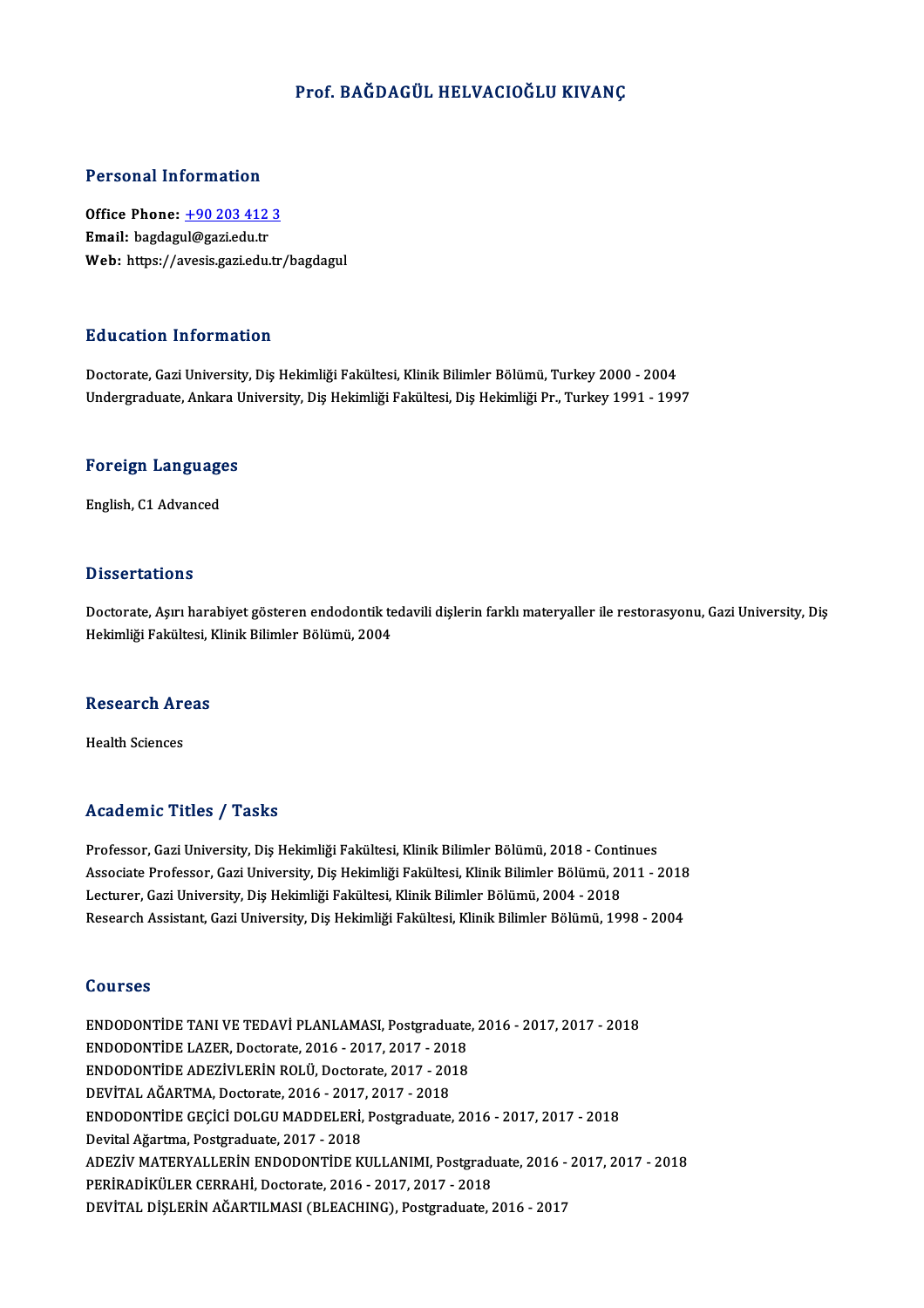### Advising Theses

Advising Theses<br>HELVACIOĞLU KIVANÇ B., İrrigasyon solüsyonlarının ve sterilizasyon prosedürlerinin nikel titanyum eğelerin yüzey<br>değişikliklerine etkişinin mikreekebik elerek değerlendirilmesi, Desterate O ÖZDEMİR(Student) rra vising i neses<br>HELVACIOĞLU KIVANÇ B., İrrigasyon solüsyonlarının ve sterilizasyon prosedürlerinin nikel titanyum e<br>değişikliklerine etkisinin mikroskobik olarak değerlendirilmesi, Doctorate, O.ÖZDEMİR(Student), 2019<br>HE HELVACIOĞLU KIVANÇ B., İrrigasyon solüsyonlarının ve sterilizasyon prosedürlerinin nikel titanyum eğelerin yüzey<br>değişikliklerine etkisinin mikroskobik olarak değerlendirilmesi, Doctorate, O.ÖZDEMİR(Student), 2019<br>HELVACIO değişikliklerine etkisinin mikroskobik olarak değerlendirilmesi, Doctorate, O.ÖZDEMİR(Student), 2019<br>HELVACIOĞLU KIVANÇ B., KALSİYUM SİLİKAT ESASLI MATERYALLERİN DİŞ RENKLENMESİ ÜZERİNE ETKİSİNİN VI<br>AĞARTMA TEDAVİSİ SONRAS HELVACIOĞLU KIVANÇ B., KALSİYUM Sİ<br>AĞARTMA TEDAVİSİ SONRASI RENK DE<br>Specialty, S.SAĞIROĞLU(Student), 2018<br>HELVACIOĞLU KIVANC B. The Effecte Q AĞARTMA TEDAVİSİ SONRASI RENK DEĞİŞİMİNİN DEĞERLENDİRİLMESİ: SPEKTROFOTOMETRİK ÇALIŞMA, Dental<br>Specialty, S.SAĞIROĞLU(Student), 2018<br>HELVACIOĞLU KIVANÇ B., The Effects Of Different Irrıgatıon Methods Used In Endodontıc The

Specialty, S.SAĞIROĞLU(Student), 2018<br>HELVACIOĞLU KIVANÇ B., The Effects Of Different Irrigation Methods Used In<br>Pain: Prospective Randomised Clinical Trial, Doctorate, A.Ekici(Student), 2017<br>HELVACIOĞLU KIVANC B., Endodon HELVACIOĞLU KIVANÇ B., The Effects Of Different Irrigation Methods Used In Endodontic Therapy On Postoperati<br>Pain: Prospective Randomised Clinical Trial, Doctorate, A.Ekici(Student), 2017<br>HELVACIOĞLU KIVANÇ B., Endodontik

Pam: Prospective Randomised Clinical Trial, Doctorate, A.Ekici(Student), 2017<br>HELVACIOĞLU KIVANÇ B., Endodontik tedavi sırasında kullanılan farklı irrigasyon yöntemlerinin postoperatif ağrı<br>üzerine etkisi: Prospektif rando

### Articles Published in Journals That Entered SCI, SSCI and AHCI Indexes

rticles Published in Journals That Entered SCI, SSCI and AHCI Indexes<br>I. Evaluation of crown discoloration induced by endodontic sealers and colour change ratio determination after bleaching<br>determination after bleaching<br>Curel M. A. HELVACIOČLU KIVAN Evaluation of crown discoloration induced by endod<br>determination after bleaching<br>Gurel M.A., HELVACIOĞLU KIVANÇ B., Ekici A., ALAÇAM T.<br>Australian Endodantis Journal val 42, no 2, np 110,122, 20 determination after bleaching<br>Gurel M. A. , HELVACIOĞLU KIVANÇ B., Ekici A., ALAÇAM T.<br>Australian Endodontic Journal, vol.42, no.3, pp.119-123, 2016 (Journal Indexed in SCI Expanded)

II. Fracture Resistance of Premolars Restored Either with Short Fiber or Polyethylene Woven Fiber-Reinforced Composite

GurelM.A. ,HELVACIOĞLUKIVANÇB.,EkiciA.,ALAÇAMT.

Journal of Esthetic and Restorative Dentistry, vol.28, no.6, pp.412-418, 2016 (Journal Indexed in SCI Expanded)

- Gurel M. A. , HELVACIOĞLU KIVANÇ B., Ekici A., ALAÇAM T.<br>Journal of Esthetic and Restorative Dentistry, vol.28, no.6, pp.412-418, 2016 (Journal Indexed in SCI Expansion<br>III. Apical transportation during removal of root can Journal of Esthetic and Restorative Dentistry, vol.28, no.6, pp.412-418, 2016<br>Apical transportation during removal of root canal filling with diff<br>SAĞLAM B. C. , ÇİÇEK E., KOÇAK M. M. , KOÇAK S., HELVACIOĞLU KIVANÇ B.<br>INTE Apical transportation during removal of root canal filling with different retreatment systems<br>SAĞLAM B. C. , ÇİÇEK E., KOÇAK M. M. , KOÇAK S., HELVACIOĞLU KIVANÇ B.<br>INTERNATIONAL JOURNAL OF ARTIFICIAL ORGANS, vol.39, no.10 SAĞLAM B. C., ÇİÇEK E., KOÇAK M. M., KOÇAK S.<br>INTERNATIONAL JOURNAL OF ARTIFICIAL ORG.<br>IV. Fracture Mechanics in Adhesive Dentistry<br>Curel M. A., HELVACIOČI II KIVANC B. DENİZ A.
- INTERNATIONAL JOURNAL OF ARTIFICIAL ORGANS, vo<br>Fracture Mechanics in Adhesive Dentistry<br>Gurel M. A. , HELVACIOĞLU KIVANÇ B., DENİZ ARISU H.<br>ERACTURE MECHANICS: BROBERTIES RATTERNS AND IV. Fracture Mechanics in Adhesive Dentistry<br>Gurel M. A., HELVACIOĞLU KIVANÇ B., DENİZ ARISU H.<br>FRACTURE MECHANICS: PROPERTIES, PATTERNS AND BEHAVIOURS, pp.297-320, 2016 (Journal Indexed in SCI) Gurel M. A. , HELVACIOĞLU KIVANÇ B., DENİZ ARISU H.<br>FRACTURE MECHANICS: PROPERTIES, PATTERNS AND BEHAVIOURS, pp.297-320, 2016 (Journal Indexed<br>V. Apical extrusion of sodium hypochlorite activated with two laser systems
- FRACTURE MECHANICS: PROPEF<br>Apical extrusion of sodium h<br>spectrophotometric analysis<br>Helvespělu Kurane B. Deniz Arus Apical extrusion of sodium hypochlorite activated with two laser sy<br>spectrophotometric analysis<br>Helvacıoğlu Kıvanç B., Deniz Arısu H., Yanar N. O. , Silah H., İnam R., Gorgul G.<br>PMC OPAL HEALTH vol 15, 2015 (Journal Indove

spectrophotometric analysis<br>Helvacıoğlu Kıvanç B., Deniz Arısu H., Yanar N. O. , Silah H., İnam R., Gorgul G.<br>BMC ORAL HEALTH, vol.15, 2015 (Journal Indexed in SCI)

- Helvacioğlu Kivanç B., Deniz Arisu H., Yanar N. O. , Silah H., İnam R., Gorgul G.<br>BMC ORAL HEALTH, vol.15, 2015 (Journal Indexed in SCI)<br>VI. The effect of different adhesive system applications on push-out bond strengths o BMC ORAL HEALTH, vol.15, 2015 (Journal Indexed in SCI)<br>The effect of different adhesive system applications on push-<br>HELVACIOĞLU KIVANÇ B., DENİZ ARISU H., ÜÇTAŞLI M. B. , Okay T. C.<br>JOUPNAL OF ADVANÇED PROSTHODONTICS vol The effect of different adhesive system applications on push-out bond strengths of glass<br>HELVACIOĞLU KIVANÇ B., DENİZ ARISU H., ÜÇTAŞLI M. B. , Okay T. C.<br>JOURNAL OF ADVANCED PROSTHODONTICS, vol.5, no.3, pp.305-311, 2013 ( JOURNAL OF ADVANCED PROSTHODONTICS, vol.5, no.3, pp.305-311, 2013 (Journal Indexed in SCI)
- HELVACIOĞLU KIVANÇ B., DENİZ ARISU H., ÜÇTAŞLI M. B. , Okay T. C.<br>JOURNAL OF ADVANCED PROSTHODONTICS, vol.5, no.3, pp.305-311, 2013 (Journal Indexed in SCI)<br>VII. The effect of the application of gaseous ozone and ND:YAG la The effect of the application of gaseous ozone and ND:YAG laser on glass-fibre post<br>HELVACIOĞLU KIVANÇ B., DENİZ ARISU H., ÖZCAN S., Gorgul G., ALAÇAM T.<br>AUSTRALIAN ENDODONTIC JOURNAL, vol.38, no.3, pp.118-123, 2012 (Journ HELVACIOĞLU KIVANÇ B., DENİZ ARISU H., ÖZCAN S., Gorgul G., ALAÇAM T.<br>AUSTRALIAN ENDODONTIC JOURNAL, vol.38, no.3, pp.118-123, 2012 (Journal Indexed in SCI)<br>VIII. Effect of light-activated bleaching on pulp chamber tempera
- AUSTRALIAN ENDODONTIC JOURNAL, vol.38, no.3, pp.118-123, 2012 (Journal Indexed in<br>Effect of light-activated bleaching on pulp chamber temperature rise: An in vit.<br>HELVACIOĞLU KIVANÇ B., DENİZ ARISU H., ATASOY ULUSOY Ö. İ. Effect of light-activated bleaching on pulp chamber temperature rise: An in vitro<br>HELVACIOĞLU KIVANÇ B., DENİZ ARISU H., ATASOY ULUSOY Ö. İ. , Saglam B. C. , Gorgul G.<br>AUSTRALIAN ENDODONTIC JOURNAL, vol.38, no.2, pp.76-79, HELVACIOĞLU KIVANÇ B., DENİZ ARISU H., ATASOY ULUSOY Ö. İ. , Saglam B. C. , Gorgul G.<br>AUSTRALIAN ENDODONTIC JOURNAL, vol.38, no.2, pp.76-79, 2012 (Journal Indexed in SCI)<br>IX. Effect of different disinfectant methods on the

## AUSTRALIAN ENDOD<br>Effect of different c<br>adhesive to dentin<br>Dalkije E. E. DENİZ A Effect of different disinfectant methods on the initial microtensile bond st<br>adhesive to dentin<br>Dalkilic E. E. , DENİZ ARISU H., HELVACIOĞLU KIVANÇ B., ÜÇTAŞLI M. B. , Omurlu H.<br>LASERS IN MEDICAL SCIENCE vel 27. no.4. np.9

adhesive to dentin<br>Dalkilic E. E. , DENİZ ARISU H., HELVACIOĞLU KIVANÇ B., ÜÇTAŞLI M. B. , Omurlu H.<br>LASERS IN MEDICAL SCIENCE, vol.27, no.4, pp.819-825, 2012 (Journal Indexed in SCI)

# Articles Published in Other Journals rticles Published in Other Jou<br><sub>I. Snear layer removal efficiency</sub>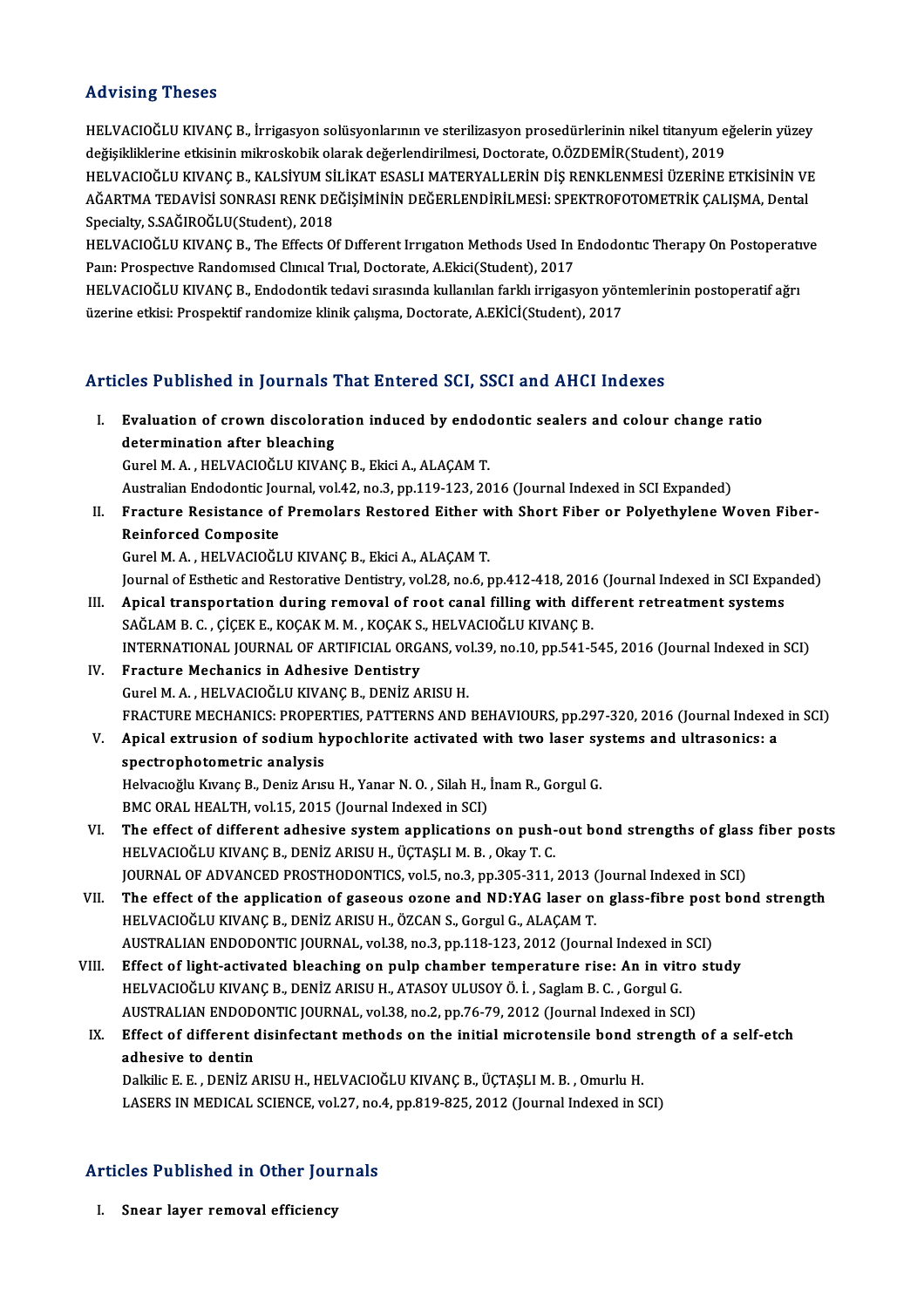ALAÇAM T., ATASOY ULUSOY Ö. İ., HELVACIOĞLU KIVANÇ B.

ALAÇAM T., ATASOY ULUSOY Ö. İ. , HELVACIOĞLU KIVANÇ B.<br>Annals of Medical Research, 2020 (Other Refereed National Journals)<br>Companison of the assuracies of multi frequensy electronis ay

ALAÇAM T., ATASOY ULUSOY Ö. İ. , HELVACIOĞLU KIVANÇ B.<br>Annals of Medical Research, 2020 (Other Refereed National Journals)<br>II. Comparison of the accuracies of multi-frequency electronic apex locators in teeth with enlarged Annals of Medical Research,<br>Comparison of the accur<br>apical foramina: ex vivo Comparison of the accuracies of multi-free<br>apical foramina: ex vivo<br>GÜREL M.A., HELVACIOĞLU KIVANÇ B., Ekici A. apical foramina: ex vivo<br>GÜREL M. A. , HELVACIOĞLU KIVANÇ B., Ekici A.<br>Acta Odontologica Turcica, vol.35, pp.17-22, 2018 (Other Refereed National Journals)

- GÜREL M. A. , HELVACIOĞLU KIVANÇ B., Ekici A.<br>Acta Odontologica Turcica, vol.35, pp.17-22, 2018 (Other Refereed National Journals)<br>III. A COMPARATIVE ASSESSMENT OF THE ACCURACIES OF RAYPEX 5, RAYPEX 6, IPEX AND IPEX II Acta Odontologica Turcica, vol.35, pp.17-22, 2018 (Other R<br>A COMPARATIVE ASSESSMENT OF THE ACCURACIES<br>ELECTRONIC APEX LOCATORS: AN IN VITRO STUDY<br>Curol M. A., HELVACIOČI II KIVANC R., Elici A A COMPARATIVE ASSESSMENT OF THE AC<br>ELECTRONIC APEX LOCATORS: AN IN VIT<br>Gurel M. A. , HELVACIOĞLU KIVANÇ B., Ekici A.<br>JOUPNAL OF ISTANPUL UNIVERSITY FACULTY ELECTRONIC APEX LOCATORS: AN IN VITRO STUDY<br>Gurel M. A. , HELVACIOĞLU KIVANÇ B., Ekici A.<br>JOURNAL OF ISTANBUL UNIVERSITY FACULTY OF DENTISTRY, vol.51, no.1, pp.28-33, 2017 (Journal Indexed in<br>ESCI) Gurel<br>JOURN<br>ESCI)<br>Kazai
- JOURNAL OF ISTANBUL UNIVERSITY FACULTY OF DENTISTRY, vol.51, no.1, pp.28-33, 2017 (Journal Indexed<br>ESCI)<br>IV. Kazein fosfopeptit-amorf kalsiyum fosfat (CPP-ACP) ve floridin ağartma ajanı uygulanmış mine<br>mikrooontliği üzerin ESCI)<br>IV. Kazein fosfopeptit-amorf kalsiyum fosfat (CPP-ACP) ve floridin ağartma ajanı uygulanmış mine<br>mikrosertliği üzerine etkisi: ex vivo

Gürel Ekici M. A., Alkan F., DENİZ ARISU H., HELVACIOĞLU KIVANÇ B.

mikrosertliği üzerine etkisi: ex vivo<br>Gürel Ekici M. A. , Alkan F., DENİZ ARISU H., HELVACIOĞLU KIVANÇ B.<br>Acta Odontologica Turcica, vol.34, no.2, pp.61-66, 2017 (Other Refereed National Journals)<br>Ferklı andodentik innises

## Gürel Ekici M. A. , Alkan F., DENİZ ARISU H., HELVACIOĞLU KIVANÇ B.<br>Acta Odontologica Turcica, vol.34, no.2, pp.61-66, 2017 (Other Refereed National Journals)<br>V. Farklı endodontik irrigasyon aktivasyon teknikleri kullan Acta Odontologica Turcica, v<br>Farklı endodontik irrigas<br>uzaklaştırılması: ex vivo<br>C<sup>üpel MA</sup> HELVACIOČLI Farklı endodontik irrigasyon aktivasyon teknikleri |<br>| uzaklaştırılması: ex vivo<br>GÜREL M. A. , HELVACIOĞLU KIVANÇ B., EKİCİ A., UZUN Ö.<br>Asta Odantalasisa Tursisa val 34 na 1 nn 14 19 2017 (O) uzaklaştırılması: ex vivo<br>GÜREL M. A. , HELVACIOĞLU KIVANÇ B., EKİCİ A., UZUN Ö.<br>Acta Odontologica Turcica, vol.34, no.1, pp.14-18, 2017 (Other Refereed National Journals)<br>Cam Eibar Bostlanın Uraklastınılmasında Kullanılan

GÜREL M. A. , HELVACIOĞLU KIVANÇ B., EKİCİ A., UZUN Ö.<br>Acta Odontologica Turcica, vol.34, no.1, pp.14-18, 2017 (Other Refereed National Journals)<br>VI. Cam Fiber Postların Uzaklaştırılmasında Kullanılan FarklıTekniklerin Acta Odontologica Turcica, vol.34<br>Cam Fiber Postların Uzaklaşt<br>EtkilerininDeğerlendirilmesi<br>KOCAK S. KOCAK M. M. HELVA Cam Fiber Postların Uzaklaştırılmasında Kullanılan Farl<br>EtkilerininDeğerlendirilmesi<br>KOÇAK S., KOÇAK M. M. , HELVACIOĞLU KIVANÇ B., GÖRGÜL G.<br>Journal of International Dental Sciences, 2015 (Other Pefereed EtkilerininDeğerlendirilmesi<br>KOÇAK S., KOÇAK M. M. , HELVACIOĞLU KIVANÇ B., GÖRGÜL G.<br>Journal of International Dental Sciences, 2015 (Other Refereed National Journals)<br>Etilen Diemin Tetre Asetik Asit EDTA

KOÇAK S., KOÇAK M. M. , HELVACIOĞLU KI<br>Journal of International Dental Sciences, 20<br>VII. Etilen Diamin Tetra Asetik Asit EDTA<br>CÜPEL M. A. HELVACIOĞLU KIVANC P Journal of International Dental Sciences,<br><mark>Etilen Diamin Tetra Asetik Asit EDT</mark><br>GÜREL M. A. , HELVACIOĞLU KIVANÇ B.<br>Türkiye Klinikleri Diş Hekimliği Bilimleri

Etilen Diamin Tetra Asetik Asit EDTA<br>GÜREL M. A. , HELVACIOĞLU KIVANÇ B.<br>Türkiye Klinikleri Diş Hekimliği Bilimleri Dergisi, 2015 (Other Refereed National Journals)<br>Anikal Prenaresyon

GÜREL M. A. , HELVACIOĞLU KIVANÇ B.<br>Türkiye Klinikleri Diş Hekimliği Bilimleri Dergisi,<br>VIII. **Apikal Preparasyon**<br>Ekici A., GÜREL M. A. , HELVACIOĞLU KIVANÇ B. Türkiye Klinikleri Diş Hekimliği Bilimleri Dergisi,<br><mark>Apikal Preparasyon</mark><br>Ekici A., GÜREL M. A. , HELVACIOĞLU KIVANÇ B.<br>Disle Dishekimliği Dergisi, 2014. (Other Befereed Apikal Preparasyon<br>Ekici A., GÜREL M. A. , HELVACIOĞLU KIVANÇ B.<br>Dicle Dişhekimliği Dergisi, 2014 (Other Refereed National Journals)<br>An in vitre semnarisen of werking length determination by.

## IX. An in vitro comparison of working length determination by two motor driven electronic apex Dicle Dişh<br>**An in vit**<br>locators<br>*VOCAV* M An in vitro comparison of working length determination<br>locators<br>KOÇAK M. M., KOÇAK S., HELVACIOĞLU KIVANÇ B., ALAÇAM T.<br>Minewy Stematel, 2012 (Befeneed Journals of Other Institution

locators<br>KOÇAK M. M. , KOÇAK S., HELVACIOĞLU KIVANÇ B., ALAÇAM T.<br>Minerva Stomatol., 2013 (Refereed Journals of Other Institutions)<br>Harabiyet gösteren andadantik tedavi görmüş dialerin fibe

### KOÇAK M. M. , KOÇAK S., HELVACIOĞLU KIVANÇ B., ALAÇAM T.<br>Minerva Stomatol., 2013 (Refereed Journals of Other Institutions)<br>X. Harabiyet gösteren endodontik tedavi görmüş dişlerin fiber post ve direkt kompozit rezin ile Minerva Stomat<br><mark>Harabiyet gös</mark><br>restorasyonu<br>DENİZ ADISLI H Harabiyet gösteren endodontik tedavi<br>restorasyonu<br>DENİZ ARISU H., HELVACIOĞLU KIVANÇ B.<br>Türkiye Klinikleri Die Hekimliği Bilimleri De restorasyonu<br>DENİZ ARISU H., HELVACIOĞLU KIVANÇ B.<br>Türkiye Klinikleri Diş Hekimliği Bilimleri Dergisi, 2010 (Other Refereed National Journals)

## DENİZ ARISU H., HELVACIOĞLU KIVANÇ B.<br>Türkiye Klinikleri Diş Hekimliği Bilimleri Dergisi, 2010 (Other Refereed National Journals)<br>XI. Renklenmiş endodontik tedavili periapikal lezyonlu santral dişin tedavisi olgu sunum Türkiye Klinikleri Diş Hekimliği Bilimleri De<br><mark>Renklenmiş endodontik tedavili periaj</mark><br>HELVACIOĞLU KIVANÇ B., DENİZ ARISU H.<br>Disle Üniversitesi Dis Hekimliği Dergisi 201 Renklenmiş endodontik tedavili periapikal lezyonlu santral dişin tedavi:<br>HELVACIOĞLU KIVANÇ B., DENİZ ARISU H.<br>Dicle Üniversitesi Diş Hekimliği Dergisi, 2010 (Other Refereed National Journals)<br>Harabiyet gösteren andadantik

### HELVACIOĞLU KIVANÇ B., DENİZ ARISU H.<br>Dicle Üniversitesi Diş Hekimliği Dergisi, 2010 (Other Refereed National Journals)<br>XII. Harabiyet gösteren endodontik tedavi görmüş dişlerin fiber post ve direkt kompozit rezin ile<br> Dicle Üniversitesi Diş Hekimliği<br>Harabiyet gösteren endodo<br>restorasyonu olgu sunumu<br>HELVACIOČLU KIVANC B. DEN Harabiyet gösteren endodontik tedavi<br>restorasyonu olgu sunumu<br>HELVACIOĞLU KIVANÇ B., DENİZ ARISU H.<br>Türkiye Klinikleri Diş Hekimliği Bilimleri De restorasyonu olgu sunumu<br>HELVACIOĞLU KIVANÇ B., DENİZ ARISU H.<br>Türkiye Klinikleri Diş Hekimliği Bilimleri Dergisi, vol.16, pp.79-82, 2010 (Other Refereed National Journals)

XIII. İki farklı ağartma aktivasyon sisteminin rezin restoratif materyallerin mikrosertliği üzerine etkisi DENİZ ARISU H., HELVACIOĞLU KIVANÇ B., ÜÇTAŞLI M. B., Tufan Can O.

Gazi Üniversitesi Diş Hekimliği Fakültesi Dergisi, 2010 (Other Refereed National Journals)

DENİZ ARISU H., HELVACIOĞLU KIVANÇ B., ÜÇTAŞLI M. B. , Tufan Can O.<br>Gazi Üniversitesi Diş Hekimliği Fakültesi Dergisi, 2010 (Other Refereed National Journals)<br>XIV. Effect of different light curing systems on the shear Gazi Üniversitesi Diş Hekimliği Fakültesi Dergisi, 2010 (Other Refereed National Journal<br>Effect of different light curing systems on the shear bond strength on the she<br>resin modified glass ionomer cement and polyacid modif Effect of different light curing systems on the shear<br>resin modified glass ionomer cement and polyacid m<br>BALA 0., DENİZ ARISU H., HELVACIOĞLU KIVANÇ B., sara s.<br>L Dent Oral Hygione 2000 (Befereed Jeurnals of Other Inst resin modified glass ionomer cement and polyacid modified composite resin<br>BALA 0., DENİZ ARISU H., HELVACIOĞLU KIVANÇ B., sara s.<br>J. Dent. Oral Hygiene, 2009 (Refereed Journals of Other Institutions)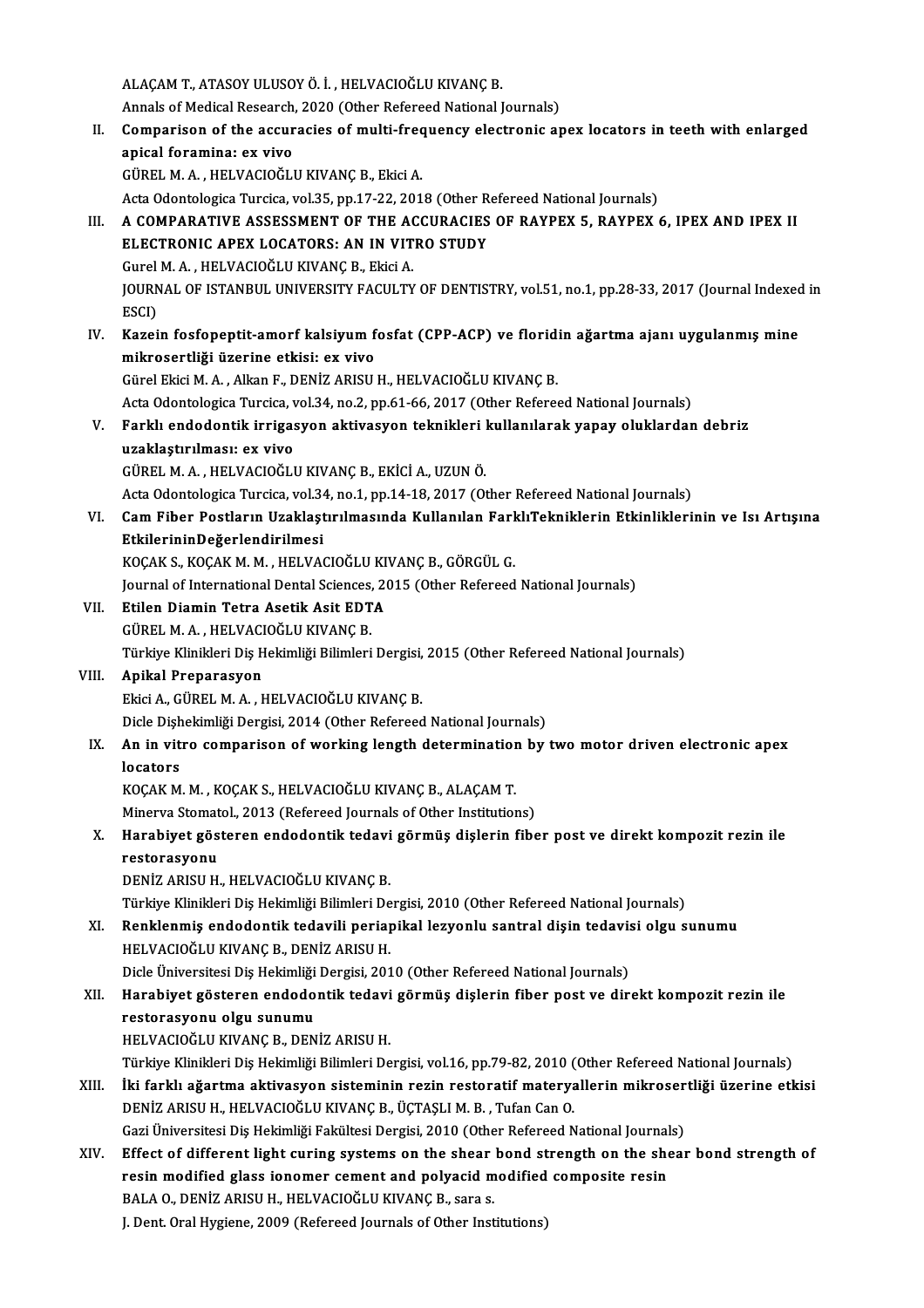| XV.     | Direkt kompozit rezin venerlerle diastema kapatılması olgu raporu                                                  |
|---------|--------------------------------------------------------------------------------------------------------------------|
|         | HELVACIOĞLU KIVANÇ B., DENİZ ARISU H.                                                                              |
|         | ADO Klinik Bilimler Dergisi, 2009 (Other Refereed National Journals)                                               |
| XVI.    | Effect of Different Light Curing Systems on The Shear Bond Strength of Resin Modified Glass                        |
|         | Ionomer Cement and Polyacid Modified Composite Resin<br>BALA O., DENİZ ARISU H., HELVACIOĞLU KIVANÇ B., Samur S.   |
|         |                                                                                                                    |
|         | Journal of Dentistry and Oral Hygiene, vol.1, no.2, pp.17-21, 2009 (Refereed Journals of Other Institutions)       |
| XVII.   | Nd YAG lazer uygulamasının zirkonyum oksit postlerin kök kanal dentinine bağlanma dayanımı<br>üzerine etkisi       |
|         |                                                                                                                    |
|         | HELVACIOĞLU KIVANÇ B., DENİZ ARISU H., ÖZCAN S.                                                                    |
|         | Dicle Üniveristesi Dişhekimliği Dergisi, vol.9, no.2, pp.24-29, 2008 (Other Refereed National Journals)            |
| XVIII.  | Fracture resistance of teeth restored with different post systems using new generation adhesives                   |
|         | HELVACIOĞLU KIVANÇ B., güliz g.                                                                                    |
|         | J. Contemp. Dent. Pract., 2008 (Refereed Journals of Other Institutions)                                           |
| XIX.    | Nd YAG lazer uygulamasının zirkonyum oksit postların kök kanal dentinine bağlanma dayanımı<br>üzerine etkisi       |
|         | HELVACIOĞLU KIVANÇ B., DENİZ ARISU H., ÖZCAN S.                                                                    |
|         | Dicle Diş Hekimliği Dergisi, 2008 (Other Refereed National Journals)                                               |
| XX.     | Farklı Diş Hekimliği Branşlarında Antimikrobiyal Kullanımı Endodontide Antimikrobiyal Kullanımı                    |
|         | HELVACIOĞLU KIVANÇ B                                                                                               |
|         | Hastane Enfeksiyonları Dergisi, 2008 (Other Refereed National Journals)                                            |
| XXI.    | Staining potential of calcium hydroxide and monochlorophenol following removal of AH26 root                        |
|         | canal sealer                                                                                                       |
|         | TINAZ A. C., HELVACIOĞLU KIVANÇ B., güliz g.                                                                       |
|         | J. Contemp. Dent. Pract., 2008 (Refereed Journals of Other Institutions)                                           |
| XXII.   | Taşkın Preparasyon Yapılmış Dişlerde Geleneksel Lentülo ve Çift Yönlü Lentülo Spirallerinin                        |
|         | Apikalden Taşırdığı Kanal Patı Miktarının Karşılaştırılması.                                                       |
|         | TINAZ A. C., HELVACIOĞLU KIVANÇ B., Çınar S., KOÇAK S., Sibel K.                                                   |
|         | Ankara Üniv Dis Hek Fak Derg, 2007 (Other Refereed National Journals)                                              |
| XXIII.  | Farklı Geçici Restoratif Materyallerin Mikrosızıntısının Değerlendirilmesi                                         |
|         | HELVACIOĞLU KIVANÇ B., TINAZ A. C., Şebnem E., BEK KÜRKLÜ Z. G.                                                    |
|         | Cumhuriyet Üniv Diş Hek Derg, 2007 (Other Refereed National Journals)                                              |
| XXIV.   | İki yeni apeks bulucunun in vitro karşılaştırılması                                                                |
|         | TINAZ A. C., HELVACIOĞLU KIVANÇ B., Çınar S., Sibel T.                                                             |
|         | Atatürk Üniv Diş Hek Fak Derg, 2006 (Other Refereed National Journals)                                             |
| XXV.    | Endodontik Tedavili Dişlerde Post Uygulamaları                                                                     |
|         | HELVACIOĞLU KIVANÇ B.                                                                                              |
|         | Atatürk Üniv Diş Hek Fak Derg, 2006 (Other Refereed National Journals)                                             |
| XXVI.   | İki yeni nesil apeks bulucunun in vitro karşılaştırılması                                                          |
|         | TINAZ A. C., HELVACIOĞLU KIVANÇ B., Çınar S., Sibel T.                                                             |
|         | Cumhuriyet Üniversitesi Diş Hekimliği Fakültesi Dergisi, 2006 (Other Refereed National Journals)                   |
| XXVII.  | Er YAG lazer ve frez ile hazırlanan sınıf V restorasyonların mikrosızıntısının değerlendirilmesi                   |
|         | HELVACIOĞLU KIVANÇ B., Sibel S.                                                                                    |
|         | Gazi Üniversitesi Diş Hek Fak Derg, 2006 (Other Refereed National Journals)                                        |
| XXVIII. | Effects of Nd YAG laser irradiation on the adaptation of composite resins to root dentin                           |
|         | güliz g., HELVACIOĞLU KIVANÇ B., MADEN M., ATASOY ULUSOY Ö. İ., TINAZ A. C.                                        |
|         | J. Contemp. Dent. Pract., 2005 (Refereed Journals of Other Institutions)                                           |
| XXIX.   | Kök kanal tedavisinde Nd YAG lazer kullanımının apikal sızıntı üzerine etkisi                                      |
|         | BALA O., Güliz G., HELVACIOĞLU KIVANÇ B., MADEN M.                                                                 |
|         | gazi üniversitesi Diş Hekimliği Fakültesi Dergisi, vol.19, no.2, pp.19-22, 2002 (Other Refereed National Journals) |
| XXX.    | Microleakage of packable composites used in post spaces condensed using different methods                          |
|         |                                                                                                                    |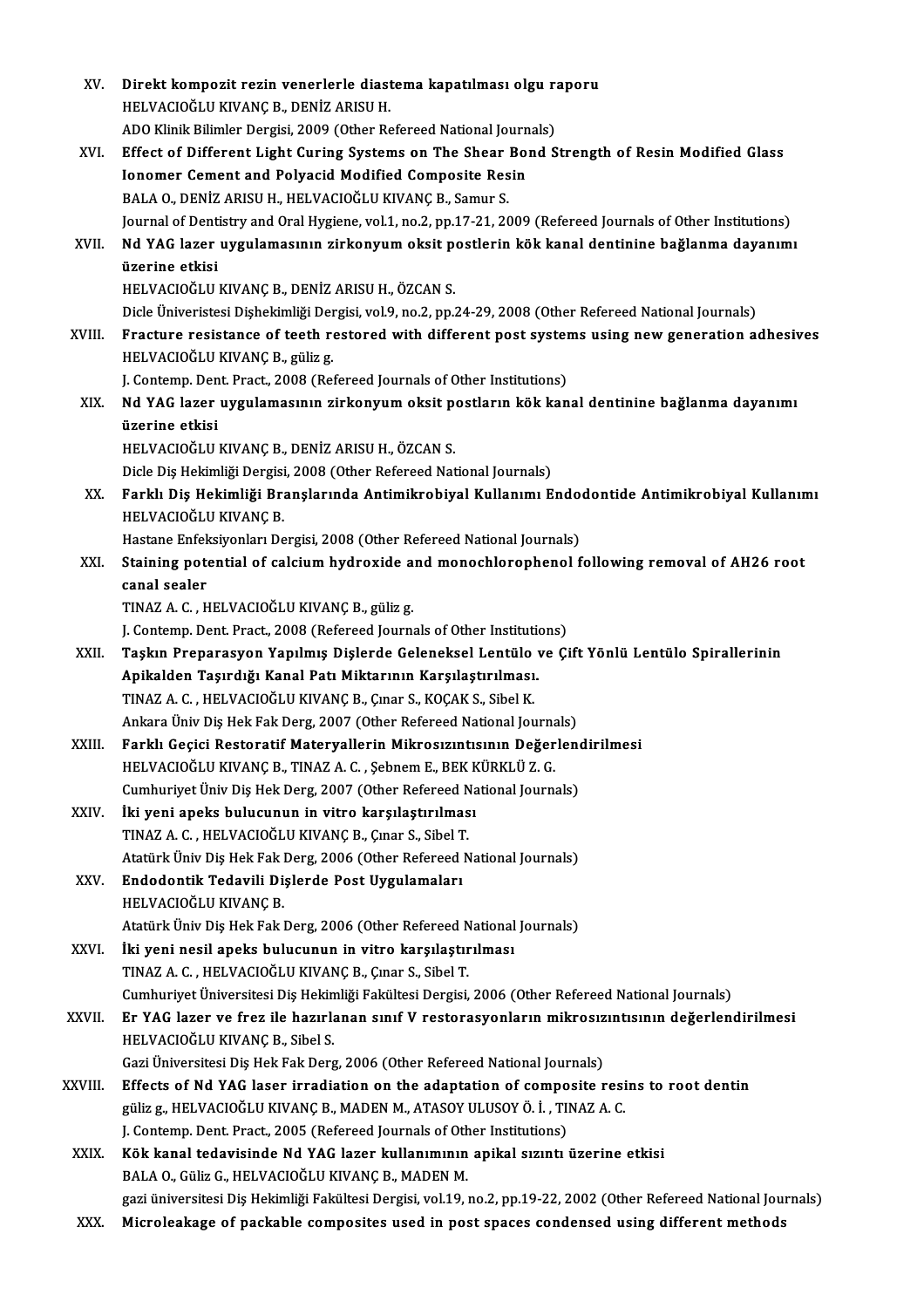güliz g., ALAÇAM T., HELVACIOĞLU KIVANÇ B., UZUN Ö., TINAZ A. C. J. Contemp. Dent. Pract, 2002 (Refereed Journals of Other Institutions)

### Books&Book Chapters

- I. Chapter 2: The Permanent Maxillary and Mandibular Premolar Teeth **EV EV YOSH SHAP EST SERIFIRM**<br>Chapter 2: The Permanent Maxillary and Mandib<br>ÇEKİÇ NAGAŞ I., EĞİLMEZ F., HELVACIOĞLU KIVANÇ B.<br>in: Dental Anatomy, Bağdagül HELVACIOĞLU KIVANÇ B. Chapter 2: The Permanent Maxillary and Mandibular Premolar Teeth<br>ÇEKİÇ NAGAŞ I., EĞİLMEZ F., HELVACIOĞLU KIVANÇ B.<br>in: Dental Anatomy, Bağdagül HELVACIOĞLU KIVANÇ, Editor, IntechOpen Limited, Londrina, pp.37-58, 2018<br>Frast CEKİÇ NAGAŞ I., EĞİLMEZ F., HELVACIOĞLU KIV<br>in: Dental Anatomy, Bağdagül HELVACIOĞLU KIV<br>II. Fracture Mechanics In Adhesive Dentistry
- in: Dental Anatomy, Bağdagül HELVACIOĞLU KIVANÇ, Ed<br>Fracture Mechanics In Adhesive Dentistry<br>GÜREL M. A. , HELVACIOĞLU KIVANÇ B., DENİZ ARISU H.<br>in: Exacture Mechanics Pranarties Pattares and Pehaviou II. Fracture Mechanics In Adhesive Dentistry<br>GÜREL M. A. , HELVACIOĞLU KIVANÇ B., DENİZ ARISU H.<br>in: Fracture Mechanics Properties Patterns and Behaviours, Lucas Maximo Alves, Editor, Intech, pp.297-320, 2016

# m: Fracture Mechanics Properties Patterns and Benaviours, Lucas Maximo<br>Refereed Congress / Symposium Publications in Proceedings

- efereed Congress / Symposium Publications in Proceeding<br>I. Use of MTA as an Apical Barrier in Endodontic Retreatment.<br>Thin B. WELVACIOČLU KWANG B I. Use of MTA as an Apical Barrier in Endodontic Retreatment.<br>Ürün B., HELVACIOĞLU KIVANÇ B. Use of MTA as an Apical Barrier in Endodontic Retreatmer<br>Ürün B., HELVACIOĞLU KIVANÇ B.<br>25 th TDA International Dental Congress, 4 - 07 September 2019<br>Endodontic Managamant of Eused Mandibular Second Mal Urün B., HELVACIOĞLU KIVANÇ B.<br>25 th TDA International Dental Congress, 4 - 07 September 2019<br>II. Endodontic Management of Fused Mandibular Second Molar and Third Molar.<br>SAČIROČLUS EVICLM A. HELVACIOČLU KIVANC R
- 25 th TDA International Dental Congress, 4 07 Septe<br>Endodontic Management of Fused Mandibular S<br>SAĞIROĞLU S., EKİCİ M. A. , HELVACIOĞLU KIVANÇ B.<br>24 th PASS Congress, 9 11 May 2019 Endodontic Management of Fused<br>SAĞIROĞLU S., EKİCİ M. A. , HELVACIOĞ<br>24 th BASS Congress, 9 - 11 May 2019<br>Kök kanal dalay takniklerinin mikr SAĞIROĞLU S., EKİCİ M. A. , HELVACIOĞLU KIVANÇ B.<br>24 th BASS Congress, 9 - 11 May 2019<br>III. Kök kanal dolgu tekniklerinin mikroskopik değerlendirmesi
- 24 th BASS Congress, 9 11 May 2019<br>**Kök kanal dolgu tekniklerinin mikroskopik değerlendirmesi**<br>EKİCİ M. A. , Keyfiala S., SAĞIROĞLU S., HELVACIOĞLU KIVANÇ B., TOPUZ Ö.<br>Türk Diş Hekimleri Birliği 24 Hluslararası Dishekim Kök kanal dolgu tekniklerinin mikroskopik değerlendirmesi<br>EKİCİ M. A. , Keyfiala S., SAĞIROĞLU S., HELVACIOĞLU KIVANÇ B., TOPUZ Ö.<br>Türk Diş Hekimleri Birliği 24. Uluslararası Dişhekimliği Kongresi, 27 - 30 September 2018<br>E EKİCİ M. A. , Keyfiala S., SAĞIROĞLU S., HELVACIOĞLU KIVANÇ B., TOPUZ<br>Türk Diş Hekimleri Birliği 24. Uluslararası Dişhekimliği Kongresi, 27 - 30<br>IV. EksternalkökrezorpsiyonunBiodentineileyönetimi: olgusunumu<br>İlnün B. Alisa
- Türk Diş Hekimleri Birliği 24. Uluslararası Di<br><mark>EksternalkökrezorpsiyonunBiodentinei</mark><br>Ürün B., Alican B., HELVACIOĞLU KIVANÇ B.<br>TürkDieHeltimleriPirliği 24. UluslararasıDish IV. EksternalkökrezorpsiyonunBiodentineileyönetimi: olgusunumu<br>Ürün B., Alican B., HELVACIOĞLU KIVANÇ B.<br>TürkDişHekimleriBirliği 24. UluslararasıDişhekimliğiKongresi, 27 - 30 September 2018 Ürün B., Alican B., HELVACIOĞLU KIVANÇ B.<br>TürkDişHekimleriBirliği 24. UluslararasıDişhekimliğiKongresi, 27 - 30 September 2018<br>V. – ROTARY VE RESİPROK EĞELERLE PREPARE EDİLEN FARKLI KÖK KANAL DOLUM TEKNİKLERİNİN<br>RADVOÇRAFİ
- TürkDişHekimleriBirliği 24. UluslararasıDişhekimliği<br>ROTARY VE RESİPROK EĞELERLE PREPARE ED<br>RADYOGRAFİK OLARAK DEĞERLENDİRİLMESİ<br>Kayfiala S. SAĞIROĞLUS, EKİÇİ M.A., HELVACIOĞLI ROTARY VE RESİPROK EĞELERLE PREPARE EDİLEN FARKLI KÖK K<br>RADYOGRAFİK OLARAK DEĞERLENDİRİLMESİ<br>Keyfiala S., SAĞIROĞLU S., EKİCİ M. A. , HELVACIOĞLU KIVANÇ B., TOPUZ Ö.<br>8. Uluqlaranan Endodoni Sonnogramını Adana Turkay 10, 13 RADYOGRAFİK OLARAK DEĞERLENDİRİLMESİ<br>Keyfiala S., SAĞIROĞLU S., EKİCİ M. A. , HELVACIOĞLU KIVANÇ B., TOPUZ Ö.<br>8. Uluslararası Endodonti Sempozyumu, Adana, Turkey, 10 - 13 May 2018
- VI. ROTARY VE RESİPROK ENSTRÜMANLARLA KÖK KANAL PREPARASYONUNUN VE KÖK KANAL 8. Uluslararası Endodonti Sempozyumu, Adana, Turkey, 10 - 13 May 2018<br>ROTARY VE RESİPROK ENSTRÜMANLARLA KÖK KANAL PREPARASYONUNUN VE KÖK KANAL<br>DOLGUSU UZAKLAŞTIRMANIN APİKAL ÇATLAK BAŞLANGICI VE GENİŞLEMESİ ÜZERİNE ETKİSİ: ROTARY VE RES<br>DOLGUSU UZAK<br>VİVO ÇALIŞMA<br>EVİCİMA SAČI DOLGUSU UZAKLAŞTIRMANIN APİKAL ÇATLAK BAŞLAN<br>VİVO ÇALIŞMA<br>EKİCİM. A. , SAĞIROĞLU S., Ürün B., HELVACIOĞLU KIVANÇ B.<br>8. Uluslararası Endedenti Semnezuumu, Adana Turkey, 10, 11 **VİVO ÇALIŞMA**<br>EKİCİ M. A. , SAĞIROĞLU S., Ürün B., HELVACIOĞLU KIVANÇ B.<br>8. Uluslararası Endodonti Sempozyumu, Adana, Turkey, 10 - 13 May 2018

VI . KALSİYUMSİLİKAT ESASLIMATERYALLERİN DİŞ RENKLENMESİ ÜZERİNE ETKİSİNİN VE AĞARTMA 8. Uluslararası Endodonti Sempozyumu, Adana, Turkey, 10 - 13 May 2018<br>KALSİYUM SİLİKAT ESASLI MATERYALLERİN DİŞ RENKLENMESİ ÜZERİNE ETKİSİNİN VE AĞART<br>TEDAVİSİ SONRASI RENK DEĞİŞİMİNİN DEĞERLENDİRİLMESİ: SPEKTROFOTOMETRİK KALSİYUM SİLİKAT ESASLI MATERY.<br>TEDAVİSİ SONRASI RENK DEĞİŞİMİN<br>SAĞIROĞLU S., HELVACIOĞLU KIVANÇ B.<br>8. Huglarara: Endedenti Sennesyumu. 1 TEDAVİSİ SONRASI RENK DEĞİŞİMİNİN DEĞERLEND<br>SAĞIROĞLU S., HELVACIOĞLU KIVANÇ B.<br>8. Uluslararası Endodonti Sempozyumu, 10 - 13 May 2018<br>Farklı kök kanal natlarının WAVEONE COLD reginne

- SAĞIROĞLU S., HELVACIOĞLU KIVANÇ B.<br>8. Uluslararası Endodonti Sempozyumu, 10 13 May 2018<br>VIII. Farklı kök kanal patlarının WAVEONE GOLD resiprok sistemiyle tekrarlayan tedavi uygulama süresi<br>CÜBELM A. HELVACIOĞLU K 8. Uluslararası Endodonti Sempozyumu, 10 - 13 May 2018<br>Farklı kök kanal patlarının WAVEONE GOLD resiprok sistemiyle tekrarlayan ted<br>GÜREL M.A. , HELVACIOĞLU KIVANÇ B., Sağıroğlu S., Keyfiala S., Ekici A.<br>Türk Endodonti Der Farklı kök kanal patlarının WAVEONE GOLD resiprok sistemiyle tekrarlayan ted<br>GÜREL M. A. , HELVACIOĞLU KIVANÇ B., Sağıroğlu S., Keyfiala S., Ekici A.<br>Türk Endodonti Derneği 13. Uluslararası Bilimsel Kongresi, Kapadokya, 26 GÜREL M. A. , HELVACIOĞLU KIVANÇ B., Sağıroğlu S., Keyfiala S., Ekici A.<br>Türk Endodonti Derneği 13. Uluslararası Bilimsel Kongresi, Kapadokya, 26 - 29 May 2016<br>IX. Horizontal fiberlerle ve kompozit rezinle restore edil
- Türk Endo<br>Horizonta<br>dayanımı<br>Güpet M Horizontal fiberlerle ve kompozit rezinle restore edilmiş endod<br>dayanımı<br>GÜREL M. A. , HELVACIOĞLU KIVANÇ B., Ekici A., Sağıroğlu S., Keyfiala S.<br>Türk Endodonti Derneği 13. Uluelar arası Bilimsel Kongresi, Kanadalum <mark>dayanımı</mark><br>GÜREL M. A. , HELVACIOĞLU KIVANÇ B., Ekici A., Sağıroğlu S., Keyfiala S.<br>Türk Endodonti Derneği 13. Uluslar arası Bilimsel Kongresi, Kapadokya, 26 - 29 May 2016<br>Farklı kölk kapal patlarının Waysone Gold Besirak

GÜREL M. A. , HELVACIOĞLU KIVANÇ B., Ekici A., Sağıroğlu S., Keyfiala S.<br>Türk Endodonti Derneği 13. Uluslar arası Bilimsel Kongresi, Kapadokya, 26 - 29 May 2016<br>X. Farklı kök kanal patlarının Waveone Gold Resirok sistemi i Türk Endodonti Derneği 13. Uluslar arası Bilimsel Kongresi, Kapadokya, 26 - 2<br>Farklı kök kanal patlarının Waveone Gold Resirok sistemi ile uzaklaş<br>GÜREL M. A. , HELVACIOĞLU KIVANÇ B., KEYFİALA S., SAĞIROĞLU S., EKİCİ A.<br>Tü Türk Endodonti Derneği 13. Uluslararası Bilimsel Kongresi, 26 - 29 May 2016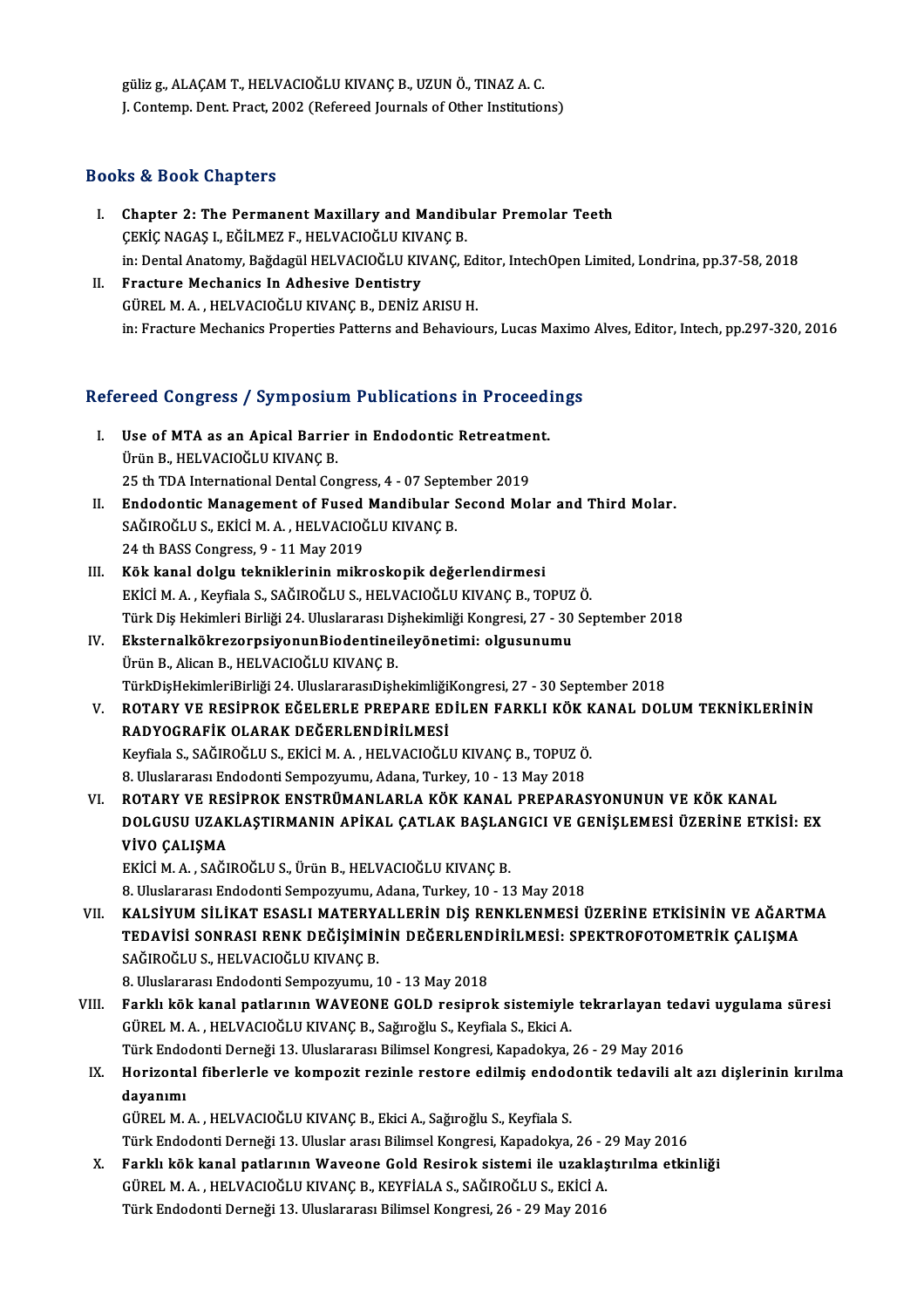- XI. Farklı kök kanal patlarının WAVEONE GOLD resirok sistemiyle tekrarlayan tedavi uygulama süresi<br>CÜPELM A. HELVACIOČLU KWANC B. SAĞIROĞLUS, KEVEİALA S. EKİÇİ A Farklı kök kanal patlarının WAVEONE GOLD resirok sistemiyle tekra:<br>GÜREL M. A. , HELVACIOĞLU KIVANÇ B., SAĞIROĞLU S., KEYFİALA S., EKİCİ A.<br>Türk Endedenti Derneği 12. Uluslar arası Bilimaal Kanarasi, 26., 29 May 2016 Farklı kök kanal patlarının WAVEONE GOLD resirok sistemiyle tekrar<br>GÜREL M. A. , HELVACIOĞLU KIVANÇ B., SAĞIROĞLU S., KEYFİALA S., EKİCİ A.<br>Türk Endodonti Derneği 13. Uluslar arası Bilimsel Kongresi, 26 - 29 May 2016<br>Crown GÜREL M. A. , HELVACIOĞLU KIVANÇ B., SAĞIROĞLU S., KEYFİALA S., EKİCİ A.<br>Türk Endodonti Derneği 13. Uluslar arası Bilimsel Kongresi, 26 - 29 May 2016<br>XII. Crown discoloration induced by endodontic sealers an in vitro s
- Türk Endodonti Derneği 13. Uluslar arası Bilimsel Kongresi, 26 29 May 2016<br>Crown discoloration induced by endodontic sealers an in vitro spect:<br>GÜREL M.A., Adil E., HELVACIOĞLU KIVANÇ B.<br>ESE, 16 19 September 2015 Crown discoloration induc<br>GÜREL M.A., Adil E., HELVAC<br>ESE, 16 - 19 September 2015<br>Fracture resistance of sor GÜREL M. A. , Adil E., HELVACIOĞLU KIVANÇ B.<br>ESE, 16 - 19 September 2015<br>XIII. Fracture resistance of coronoradicular restorations restored with short fibre or polyethylene<br>woven fibre composites
- ESE, 16 19 September 201<br>Fracture resistance of composites<br>C<sup>(IDEL M A Adil E HELV)</sub></sup> Fracture resistance of coronoradicular restorations<br>woven fibre composites<br>GÜREL M. A. , Adil E., HELVACIOĞLU KIVANÇ B., ALAÇAM T.<br>ESE 16 - 19 Sontamber 2015 woven fibre composites<br>GÜREL M. A. , Adil E., HELVACIOĞLU KIVANÇ B., ALAÇAM T.<br>ESE, 16 - 19 September 2015

GÜREL M. A. , Adil E., HELVACIOĞLU KIVANÇ B., ALAÇAM T.<br>ESE, 16 - 19 September 2015<br>XIV. Fracture resistance of coronoradicular restorations restored with short fiber or polyethylene<br>wowen fiber composites ESE, 16 - 19 September 201<br>Fracture resistance of composites<br>C<sup>(IDEL</sup> M A EV<sup>ICLA</sup> HEL) Fracture resistance of coronoradicular restorations r<br>woven fiber composites<br>GÜREL M. A. , EKİCİ A., HELVACIOĞLU KIVANÇ B., ALAÇAM T.<br>ESE 16 - 19 September 2015 woven fiber composites<br>GÜREL M. A. , EKİCİ A., HELVACIOĞLU KIVANÇ B., ALAÇAM T.<br>ESE, 16 - 19 September 2015

- GÜREL M. A., EKİCİ A., HELVACIOĞLU KIVANÇ B., ALAÇAM T.<br>ESE, 16 19 September 2015<br>XV. Evaluation of thermal effects of diode laser on route canal dentine<br>UELVACIOĞLU KIVANC B. DENİZ ARISLI H. SAĞLAM B. G. AKÇA G. GÖRÇÜL ESE, 16 - 19 September 2015<br>Evaluation of thermal effects of diode laser on route canal dentine<br>HELVACIOĞLU KIVANÇ B., DENİZ ARISU H., SAĞLAM B. C. , AKCA G., GÖRGÜL G.<br>20th Congress of BASS, BÜYPES, Bemania, 22, 26 Anril Evaluation of thermal effects of diode laser on route can<br>HELVACIOĞLU KIVANÇ B., DENİZ ARISU H., SAĞLAM B. C. , AK<br>20th Congress of BASS, BÜKREŞ, Romania, 23 - 26 April 2015<br>Evaluation of thermal effectes diode laser en ro HELVACIOĞLU KIVANÇ B., DENİZ ARISU H., SAĞLAM B. C. , AKCA G., GÖRGÜL G.<br>20th Congress of BASS, BÜKREŞ, Romania, 23 - 26 April 2015<br>XVI. Evaluation of thermal effectsof diode laser on root cana dentin
- HELVACIOĞLU KIVANÇ B., DENİZ ARISU H., SAĞLAM B. C., Akça G., Görgül G. Evaluation of thermal effectsof diode laser on root cana dentin<br>HELVACIOĞLU KIVANÇ B., DENİZ ARISU H., SAĞLAM B. C. , Akça G., Görgül G.<br>20th Congress of the Balkan Stomatological Society (BASS), 23 - 26 April 2015<br>Divet l HELVACIOĞLU KIVANÇ B., DENİZ ARISU H., SAĞLAM B. C. , Akça G., Görgül G.<br>20th Congress of the Balkan Stomatological Society (BASS), 23 - 26 April 2015<br>XVII. Diyot lazerin kök kanal dentini üzerindeki antimikrobiyal etkisin
- 20th Congress of the Balkan Stomatological Society (BASS), 23 26 April 201<br>Diyot lazerin kök kanal dentini üzerindeki antimikrobiyal etkisinin<br>HELVACIOĞLU KIVANÇ B., DENİZ ARISU H., SAĞLAM B. C. , Gülçin A., Güliz G.<br>6 H Diyot lazerin kök kanal dentini üzerindeki antimikrol<br>HELVACIOĞLU KIVANÇ B., DENİZ ARISU H., SAĞLAM B. C. , (<br>6. Uluslararası Endodonti Sempozyumu, 6 - 08 March 2015<br>Anikal forameni genişletilmiş dişlerde farklı aneks bı HELVACIOĞLU KIVANÇ B., DENİZ ARISU H., SAĞLAM B. C. , Gülçin A., Güliz G.<br>6. Uluslararası Endodonti Sempozyumu, 6 - 08 March 2015<br>XVIII. Apikal forameni genişletilmiş dişlerde farklı apeks bulucuların doğruluğunun karş
- 6. Uluslararası Endodonti Sempozyumu, 6 08 M;<br><mark>Apikal forameni genişletilmiş dişlerde farkl</mark><br>HELVACIOĞLU KIVANÇ B., GÜREL M. A. , EKİCİ A.<br>Türk Endodonti Derneği 12. Uluslararası Kongres Apikal forameni genişletilmiş dişlerde farklı apeks bulucuların doğruluğunun karşılaştı<br>HELVACIOĞLU KIVANÇ B., GÜREL M. A. , EKİCİ A.<br>Türk Endodonti Derneği 12. Uluslararası Kongresi, 15-17 Mayıs 2014, İstanbul., 15 - 17 M HELVACIOĞLU KIVANÇ B., GÜREL M. A. , EKİCİ A.<br>Türk Endodonti Derneği 12. Uluslararası Kongresi, 15-17 Mayıs 2014, İstanbul<br>XIX. İn vitro olarak dört apeks bulucunun doğruluğunun karşılaştırılması<br>CÜRELM A. EKİCİ A. HELVACI
- Türk Endodonti Derneği 12. Uluslararası Kongres<br>In vitro olarak dört apeks bulucunun doğru<br>GÜREL M. A. , EKİCİ A., HELVACIOĞLU KIVANÇ B.<br>Türk endodonti derneği 12. uluslararası kongresi In vitro olarak dört apeks bulucunun doğruluğunun karşılaşı<br>GÜREL M. A. , EKİCİ A., HELVACIOĞLU KIVANÇ B.<br>Türk endodonti derneği 12. uluslararası kongresi, 15 - 17 May 2014<br>İn uitro olarak dört anaks bulucunun doğruluğunun
- GÜREL M. A. , EKİCİ A., HELVACIOĞLU KIVANÇ B.<br>Türk endodonti derneği 12. uluslararası kongresi, 15 17 May 2014<br>XX. İn vitro olarak dört apeks bulucunun doğruluğunun karşılaştırılması<br>GÜREL M. A. , EKİCİ A., HELVACIOĞLU K Türk endodonti derneği 12. uluslararası kongresi<br>İn vitro olarak dört apeks bulucunun doğru<br>GÜREL M. A. , EKİCİ A., HELVACIOĞLU KIVANÇ B.<br>Türk Endodonti Derneği 12. Uluslararası Kongres İn vitro olarak dört apeks bulucunun doğruluğunun karşılaştırılması<br>GÜREL M. A. , EKİCİ A., HELVACIOĞLU KIVANÇ B.<br>Türk Endodonti Derneği 12. Uluslararası Kongresi, 15-17 Mayıs 2014, İstanbul., 15 May - 17 April 2014<br>Farklı
- XXI. Farklı kök kanal dolgu patlarının kullanımına bağlı oluşan koronal renklenmenin değerlendirilmesi<br>GÜREL M. A., EKİCİ A., HELVACIOĞLU KIVANÇ B., GÖRGÜL G. Türk Endodonti Derneği 12. Uluslararası Kongresi, 15-17 May<br>Farklı kök kanal dolgu patlarının kullanımına bağlı olu<br>GÜREL M. A. , EKİCİ A., HELVACIOĞLU KIVANÇ B., GÖRGÜL G.<br>Türk Endodonti Derneği E. Bilimesi Semnegyaymu, H Farklı kök kanal dolgu patlarının kullanımına bağlı oluşan koronal renklenmenin değerlendirilmesi<br>GÜREL M. A. , EKİCİ A., HELVACIOĞLU KIVANÇ B., GÖRGÜL G.<br>Türk Endodonti Derneği 5. Bilimsel Sempozyumu, Haziran 2013, Louis GÜREL M. A. , EKİCİ A., HELVACIOĞLU KIVANÇ B., GÖRGÜL G.<br>Türk Endodonti Derneği 5. Bilimsel Sempozyumu, Haziran 2013, Louis Olympia Gemisi., Turke<br>XXII. Farklı irrigasyon yöntemlerinin debris uzaklaştırma etkinliğinin
- Türk Endodonti Derneği 5. Bilimsel Sempozyumu, Haziran<br>Farklı irrigasyon yöntemlerinin debris uzaklaştırma<br>HELVACIOĞLU KIVANÇ B., GÜREL M. A. , EKİCİ A., UZUN Ö.<br>Türk Endodonti Derneği 5. Bilimsel Sempozyumu, Haziran Farklı irrigasyon yöntemlerinin debris uzaklaştırma etkinliğinin değerlendirilmesi<br>HELVACIOĞLU KIVANÇ B., GÜREL M. A. , EKİCİ A., UZUN Ö.<br>Türk Endodonti Derneği 5. Bilimsel Sempozyumu, Haziran 2013, Louis Olympia Gemisi., HELVACIOĞLU KIVANÇ B., GÜREL M. A. , EKİCİ A., UZUN Ö.<br>Türk Endodonti Derneği 5. Bilimsel Sempozyumu, Haziran 2013, Louis Olympia Gemisi., Turkey, 1 -<br>XXIII. Çeşitli kök kanal dolgu patlarının kullanımı sonrası renklen
- Türk Endodonti Derneği 5. Bilimsel Sempozyumu<br>Çeşitli kök kanal dolgu patlarının kullanımı<br>GÜREL M. A. , EKİCİ A., HELVACIOĞLU KIVANÇ B.<br>Türk Endodonti Derneği 5. Bilimsel Sempozyumu Çeşitli kök kanal dolgu patlarının kullanımı sonrası renklenen dişlerin ağarma oranları<br>GÜREL M. A. , EKİCİ A., HELVACIOĞLU KIVANÇ B.<br>Türk Endodonti Derneği 5. Bilimsel Sempozyumu, Haziran 2013, Louis Olympia Gemisi., Turk
- GÜREL M. A. , EKİCİ A., HELVACIOĞLU KIVANÇ B.<br>Türk Endodonti Derneği 5. Bilimsel Sempozyumu, Haziran 2013, Louis Olympia Gemisi., Turkey, 1 04 June 2013<br>ALKAN E. DENİZ ARISLI U. SERRİL IL FARAVASH S. HELVACIOĞLU KIVANC B Türk Endodonti Derneği 5. Bilimsel Sempozyumu, Haziran 2013, Louis Olympia<br>Ağartma ajanı kazein fosfopeptit amorf kalsiyum fosfat ve florun mine<br>ALKAN F., DENİZ ARISU H., SERPİL U., FARAVASH S., HELVACIOĞLU KIVANÇ B.<br>16. E Ağartma ajanı kazein fosfopeptit amorf kalsiyum fosfat ve florun mine mikrosertliği üzerine etkisi<br>ALKAN F., DENİZ ARISU H., SERPİL U., FARAVASH S., HELVACIOĞLU KIVANÇ B.<br>16. Ege Bölgesi Dişhekimleri Odaları Uluslararası B ALKAN F., DENİZ ARISU H., SERPİL U., FARAVASH S., HELVACIOĞLU KIVANÇ B.<br>16. Ege Bölgesi Dişhekimleri Odaları Uluslararası Bilimsel Kongre ve Sergisi, 21 - 23 October 2011<br>XXV. Farklı doldurucu içeriklerinin kompozit rezin
- 16. Ege Bölgesi Dişhekimleri Odaları Uluslararası Bilimsel Kongre ve Sergisi, 21 -<br>Farklı doldurucu içeriklerinin kompozit rezin materyallerin renk stabili<br>DENİZ ARISU H., HELVACIOĞLU KIVANÇ B., SAĞLAM B. C. , ALKAN F., GÖ DENİZ ARISU H., HELVACIOĞLU KIVANÇ B., SAĞLAM B. C. , ALKAN F., GÖRGÜL G.<br>18. TDB Uluslararası Diş Hekimliği Kongresi, 26 - 28 May 2011 DENİZ ARISU H., HELVACIOĞLU KIVANÇ B., SAĞLAM B. C. , ALKAN F., GÖRGÜL G.<br>18. TDB Uluslararası Diş Hekimliği Kongresi, 26 - 28 May 2011<br>XXVI. Cytotoxicity of MTA and portland cement prepared with different mixing vehic
- 18. TDB Ulus<br>Cytotoxicity<br>fibroblasts<br>DENIZ ARISI Cytotoxicity of MTA and portland cement prepared with different m<br>fibroblasts<br>DENİZ ARISU H., HELVACIOĞLU KIVANÇ B., ALAÇAM T., ARSOY T., YILMAZ Ş.<br>15th Biannial Congress of the European Seciety of Endedentelegy 15 Mey.

fibroblasts<br>DENİZ ARISU H., HELVACIOĞLU KIVANÇ B., ALAÇAM T., ARSOY T., YILMAZ Ş.<br>15th Biennial Congress of the European Society of Endodontology, 15 May - 17 September 2011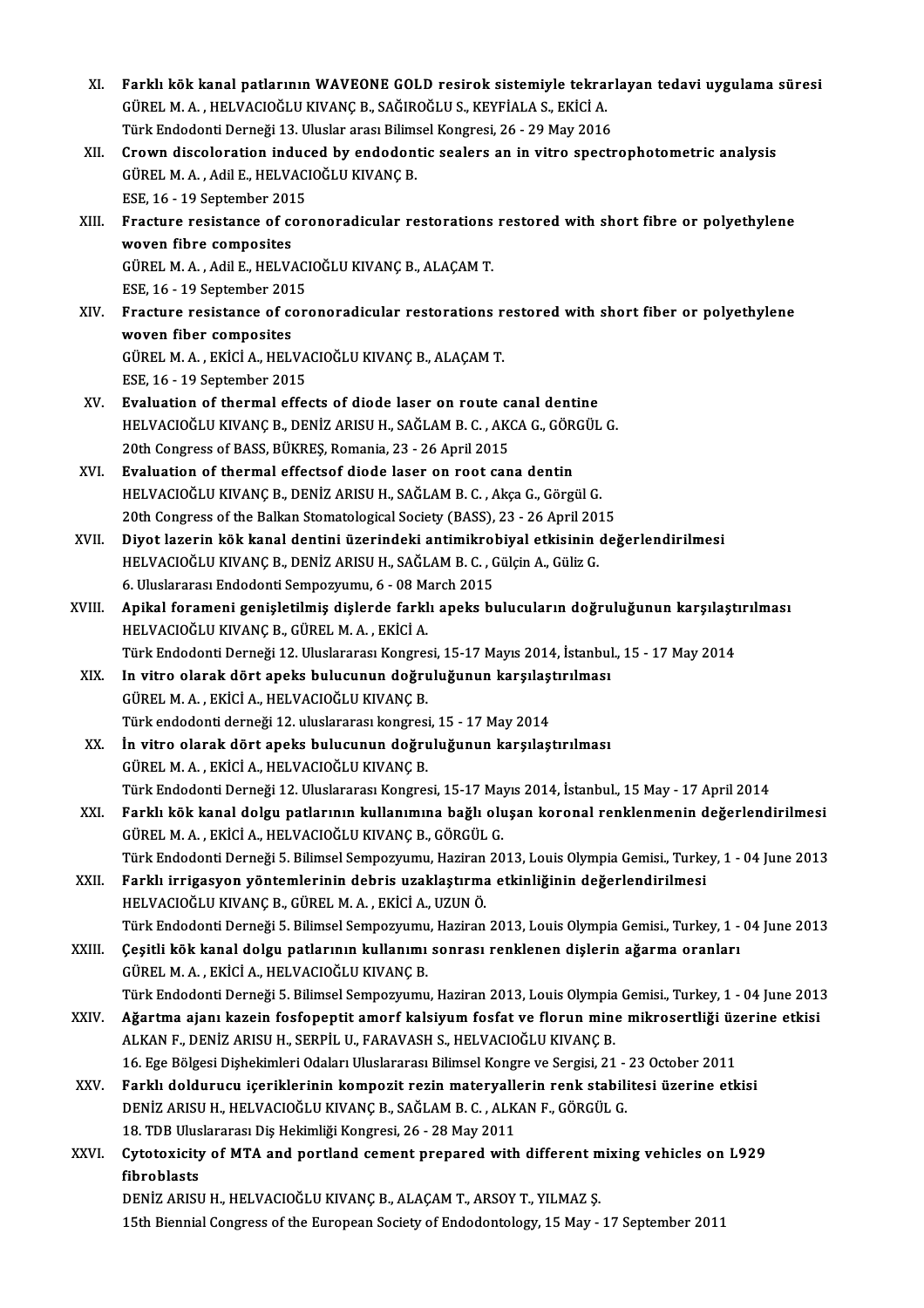| XXVII.       | Evaluation of antimicrobial and thermal effects of diode laser on the root canal dentin                                                                                                |
|--------------|----------------------------------------------------------------------------------------------------------------------------------------------------------------------------------------|
|              | SAĞLAM B. C., HELVACIOĞLU KIVANÇ B., DENİZ ARISU H., AKÇA G., GÖRGÜL G.                                                                                                                |
|              | 10th International Congress of the Turkish Endodontic Society, 23 - 25 October 2010                                                                                                    |
| XXVIII.      | An in vitro comparison of working length determination by two motor driven electronic apex                                                                                             |
|              | locators                                                                                                                                                                               |
|              | KOÇAK M. M., KOÇAK S., HELVACIOĞLU KIVANÇ B., ALAÇAM T.                                                                                                                                |
|              | 10th International Congress of the Turkish Endodontic Society, 23 September - 25 October 2010                                                                                          |
| XXIX.        | Evaluation of efficiency and temperature rise effects of different techniques for removing glass fiber<br>posts                                                                        |
|              | KOÇAK S., HELVACIOĞLU KIVANÇ B., KOÇAK M. M., GÖRGÜL G.                                                                                                                                |
|              | 10th International Congress of the Turkish Endodontic Society, 23 - 25 September 2010                                                                                                  |
| XXX.         | Apical extrusion of sodium hypochlorite activated with different systems                                                                                                               |
|              | HELVACIOĞLU KIVANÇ B., DENİZ ARISU H., YANAR N. Ö., MERCAN H., İNAM R., GÖRGÜL G.                                                                                                      |
|              | 10th International Congress of the Turkish Endodontic Society, 23 - 25 September 2010                                                                                                  |
| XXXI.        | Nd YAG lazer uygulamasının Ketac Endo nun apikal sızdırmazlığı üzerindeki etkileri                                                                                                     |
|              | BALA O., GÖRGÜL G., HELVACIOĞLU KIVANÇ B., MADEN M.                                                                                                                                    |
|              | Türk Endodonti Derneği 7. Uluslararası Bilimsel Kongresi, 19 April 2000 - 21 April 2010                                                                                                |
| XXXII.       | Suda bekletme ve farklı adeziv uygulamalarının cam fiber postların push out bağlanma dayanımı                                                                                          |
|              | üzerine etkisi                                                                                                                                                                         |
|              | HELVACIOĞLU KIVANÇ B., DENİZ ARISU H., ÜÇTAŞLI M. B., OKAY T. C.                                                                                                                       |
| XXXIII.      | 12. EBDO Uluslararası Bilimsel Kongre ve Sergisi, 6 - 08 November 2009                                                                                                                 |
|              | Diş hekimliği 4 ve 5 sınıf öğrencilerinin kompozit rezin hakkındaki bilgilerinin değerlendirilmesi<br>Anket çalışması                                                                  |
|              | BALA O., ÜÇTAŞLI M. B., DENİZ ARISU H., HELVACIOĞLU KIVANÇ B., YIKILGAN İ.                                                                                                             |
|              | 14. Diş Hastalıkları ve Tedavisi Ana Bilim Dalları Toplantısı ve Bilgi Şöleni, Turkey, 15 - 18 October 2009                                                                            |
| <b>XXXIV</b> | Diş hekimliği 4 ve 5 sınıf öğrencılerınin kompozit rezin hakkindaki bilgilerinin değerlendirilmesi<br>BALA O., ÜÇTAŞLI M. B., ARISU H., HELVACIOĞLU KIVANÇ B., YIKILGAN İ.             |
|              | GÜ Diş Hekimliği Fakültesi 14. Diş Hastalıkları ve Tedavisi Anabilim Dalları Toplantısı ve Bilgi Şöleni, Ankara,<br>Turkey, 15 - 18 October 2009                                       |
| XXXV.        | İki farklı beyazlatma aktivasyon sisteminin rezin restoratif materyallerin mikrosertliği üzerine etkisi<br>DENİZ ARISU H., HELVACIOĞLU KIVANÇ B., OKAY T. C., ÜÇTAŞLI M. B., GÖRGÜL G. |
|              | 14. Diş Hastalıkları ve Tedavisi Ana Bilim Dalları Toplantısı ve Bilgi Şöleni, Turkey, 15 October - 18 April 2009                                                                      |
| XXXVI.       | Fracture resistance of root filled premolars with one remaining cavity wall restored using different                                                                                   |
|              | techniques and materials                                                                                                                                                               |
|              | HELVACIOĞLU KIVANÇ B., ALAÇAM T., GÖRGÜL G.                                                                                                                                            |
|              | 14th Biennial Congress of the European Society of Endodontology, Edinburgh., 24 - 26 September 2009                                                                                    |
| XXXVII.      | Pulpal temperature rise induced by different light activated bleaching techniques                                                                                                      |
|              | HELVACIOĞLU KIVANÇ B., DENİZ ARISU H., SAĞLAM B. C., GÖRGÜL G.                                                                                                                         |
|              | 14th Biennial Congress of the European Society of Endodontology, Eylül 2009, Edinburgh., 24 - 26 September<br>2009                                                                     |
| XXXVIII.     | Farklı adeziv sistem uygulamalarının cam fiber postların puh out bağlanma dayanımı üzerine etkisi                                                                                      |
|              | HELVACIOĞLU KIVANÇ B., DENİZ ARISU H., ÜÇTAŞLI M. B., OKAY T. C.                                                                                                                       |
|              | 4. Bilimsel Endodonti Sempozyumu, Turkey, 23 - 26 April 2009                                                                                                                           |
| <b>XXXIX</b> | Post boşluğu uygulamalarının cam fiber postların bağlanması üzerine etkisi                                                                                                             |
|              | DENİZ ARISU H., HELVACIOĞLU KIVANÇ B., SAĞLAM B. C., ŞİMŞEK E., GÖRGÜL G.                                                                                                              |
|              | 4. Bilimsel Endodonti Sempozyumu, Turkey, 23 - 26 April 2009                                                                                                                           |
| XL.          | Farklı adeziv sistem uygulamalarının cam fiber postların push out bağlanma dayanımı üzerine etkisi                                                                                     |
|              | HELVACIOĞLU KIVANÇ B., DENİZ ARISU H., ÜÇTAŞLI M. B., Okay T. C.                                                                                                                       |
|              | Türk Endodonti Derneği ve Kosova Endodonti Derneği 4. Bilimsel Endodonti Sempozyumu, Antalya, Turkey, 23 -                                                                             |
|              | 26 April 2009                                                                                                                                                                          |
| XLI.         | Kendinden adeziv rezin simanın farklı restoratif kompozit rezinlere mikrogerilim bağlanma                                                                                              |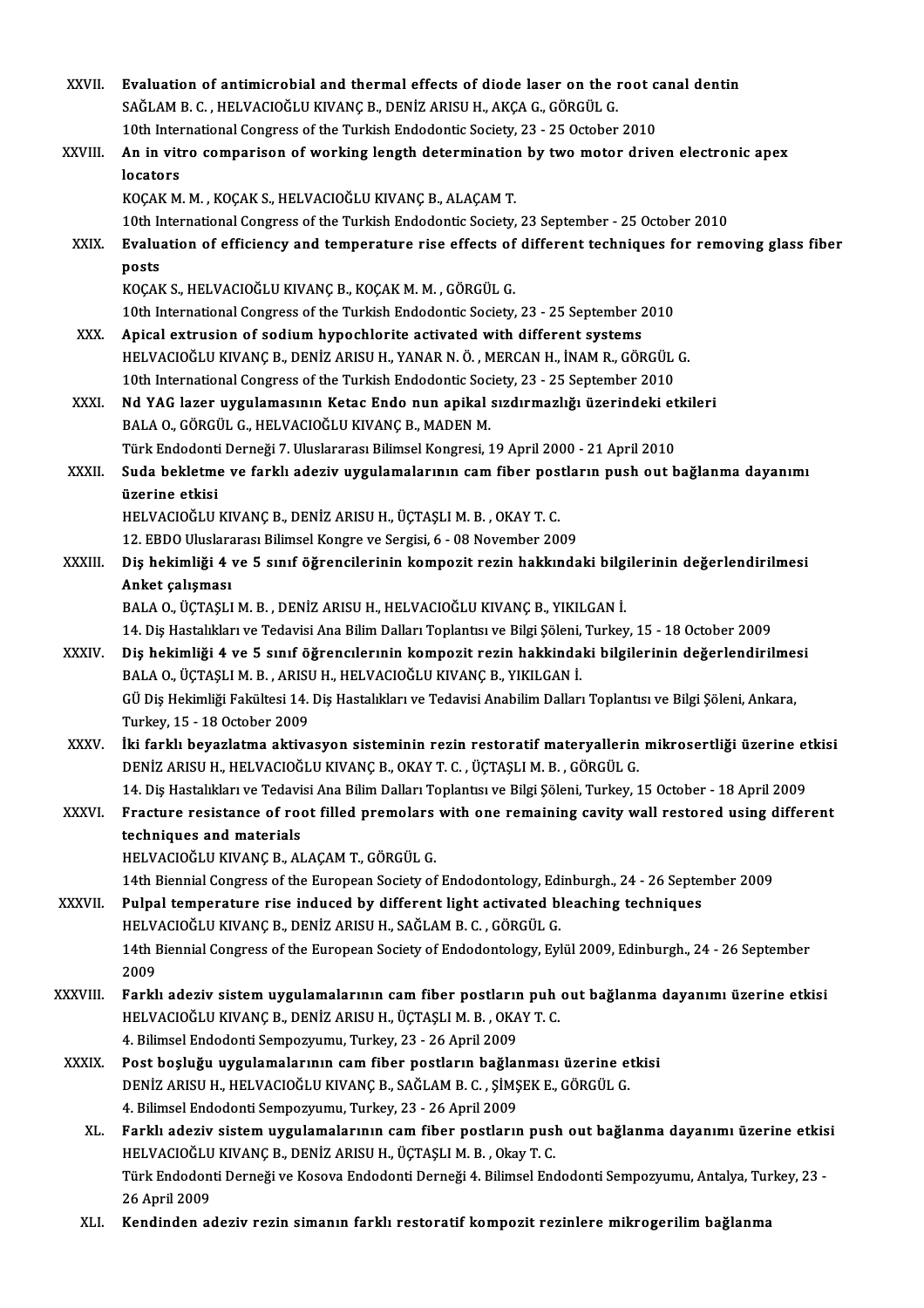|         | dayanımının değerlendirilmesi                                                                                |
|---------|--------------------------------------------------------------------------------------------------------------|
|         | DENİZ ARISU H., HELVACIOĞLU KIVANÇ B., ÜÇTAŞLI M. B., OKAY T. C.                                             |
|         | 4. Bilimsel Endodonti Sempozyumu, Turkey, 23 - 26 April 2009                                                 |
| XLII.   | Farklı kavite dezenfeksiyon yöntemlerinin mikrogerilim bağlanma dayanımı üzerine etkisi                      |
|         | DENİZ ARISU H., HELVACIOĞLU KIVANÇ B., ÜÇTAŞLI M. B., ÖMÜRLÜ H.                                              |
|         | I. Uluslararası Dicle Üniversitesi Dişhekimliği Fakültesi Kongresi, 8 - 12 October 2008                      |
| XLIII.  | Endodontik tedavi görmüş ve harabiyet gösteren dişlerin fiber post ve direkt kompozit rezinlerle             |
|         | restorasyonu olgu bildirimi                                                                                  |
|         | DENİZ ARISU H., HELVACIOĞLU KIVANÇ B.                                                                        |
|         | I. Uluslararası Dicle Üniversitesi Dişhekimliği Fakültesi Kongresi, 8 - 12 October 2008                      |
| XLIV.   | Direkt rezin venerler diastema kapatılması olgu sunumu                                                       |
|         | HELVACIOĞLU KIVANÇ B., DENİZ ARISU H.                                                                        |
|         | I. Uluslararası Dicle Üniversitesi Dişhekimliği Fakültesi Kongresi, Diyarbakır, Turkey, 8 - 12 October 2008  |
| XLV.    | Direkt rezin venerlerle diastema kapatılması olgu sunumu                                                     |
|         | HELVACIOĞLU KIVANÇ B., DENİZ ARISU H.                                                                        |
|         | I. Uluslararası Dicle Üniversitesi Dişhekimliği Fakültesi Kongresi, 8 - 12 October 2008                      |
| XLVI.   | Tedavi sonrası renklenmiş periapikal lezyonlu kırık vakasının yeniden tedavisi olgu sunumu                   |
|         | HELVACIOĞLU KIVANÇ B., DENİZ ARISU H.                                                                        |
|         | I. Uluslararası Dicle Üniversitesi Dişhekimliği Fakültesi Kongresi, 8 - 12 October 2008                      |
| XLVII.  | Endodontik tedavi görmüş ve harabiyet gösteren dişlerin fiber post ve direk kompozit rezinlerle              |
|         | restorasyonu olgu bildirimi                                                                                  |
|         | DENİZ ARISU H., HELVACIOĞLU KIVANÇ B.                                                                        |
|         | I. Uluslararası Dicle Üniversitesi Dişhekimliği Fakültesi Kongresi, Diyarbakır, Turkey, 8 - 12 October 2008  |
| XLVIII. | Kök kanalına Nd YAG Lazer ve gaz ozon uygulamasının fiber postların bağlanma direnci üzerine                 |
|         | etkisi                                                                                                       |
|         | HELVACIOĞLU KIVANÇ B., DENİZ ARISU H., ÖZCAN S., GÖRGÜL G., ALAÇAM T.                                        |
|         | I. Uluslararası Dicle Üniversitesi Dişhekimliği Fakültesi Kongresi, 8 - 12 October 2008                      |
| XLIX.   | Fracture resistance of thin walled roots restored with different post systems                                |
|         | Helvacıoğlu Kıvanç B., Alaçam T., Atasoy Ulusoy Ö. İ., Genç Şen Ö., Görgül G.                                |
|         | 13th BİENNAL CONGRESS OF THE eUROPEAN SOCİETY OF eNDODONTOLOGY, İstanbul, Turkey, 6 - 08 September           |
|         | 2007                                                                                                         |
| L.      | ND YAG Lazer ve Silan Uygulamasının Zirkonyum Diyoksit Postların Bağlanma Dayanımlarına Etkileri             |
|         | HELVACIOĞLU KIVANÇ B., DENİZ ARISU H., ÖZCAN S.                                                              |
|         | 7. Ege Bölgesi Dişhekimleri Odaları Uluslararası Bilimsel Kongre ve Sergisi, 27 - 29 April 2007              |
| LI.     | Nd YAG lazer ve silan uygulamasının zirkonyum dioksit postların bağlanma dayanımına etkileri                 |
|         | HELVACIOĞLU KIVANÇ B., DENİZ ARISU H., ÖZCAN S.                                                              |
|         | 7. Ege Bölgesi Dişhekimleri Odaları Uluslararası Bilimsel Kongre ve Sergisi, 27 - 29 April 2007              |
| LII.    | Farklı Geçici Restoratif Materyallerin Mikrosızıntısının Değerlendirilmesi                                   |
|         | TINAZ A. C., HELVACIOĞLU KIVANÇ B., EROL Ş., BEK KÜRKLÜ Z. G.                                                |
|         | 6. Ege Bölgesi Dişhekimleri Odaları Uluslararası Bilimsel Kongre ve Sergisi, 1 - 03 November 2006            |
| LIII.   | Oblik sırtın korunduğu modifiye giriş kavitesi preparasyonunun kırılma direnci açısından                     |
|         | değerlendirilmesi                                                                                            |
|         | TINAZ A. C., HELVACIOĞLU KIVANÇ B., ÖZCAN S., ALAÇAM T.                                                      |
|         | Türk Dişhekimleri Birliği 13. Uluslararası Dişhekimliği Kongres, 19 - 24 June 2006                           |
| LIV.    | Er YAG lazer ve frez ile hazırlanan sınıf V restorasyonların mikrosızıntısının değerlendirilmesi             |
|         | HELVACIOĞLU KIVANÇ B., KARADAĞ S.                                                                            |
|         | Ege Üniversitesi Dişhekimliği Fakültesi Uluslararası Dişhekimliği Kongresi, 29 September - 01 October 2005   |
| LV.     | Kök kanal dentinine Er YAG ve Nd YAG lazer uygulamasının etkileri SEM çalışması                              |
|         | Helvacioğlu Kivanç B., Atasoy Ulusoy Ö. İ., Görgül G.                                                        |
|         | Ege Üniversitesi Dişhekimliği Fakültesi Uluslararası Dişhekimliği Kongresi, İzmir, Turkey, 29 September - 01 |
|         | October 2005                                                                                                 |
|         |                                                                                                              |